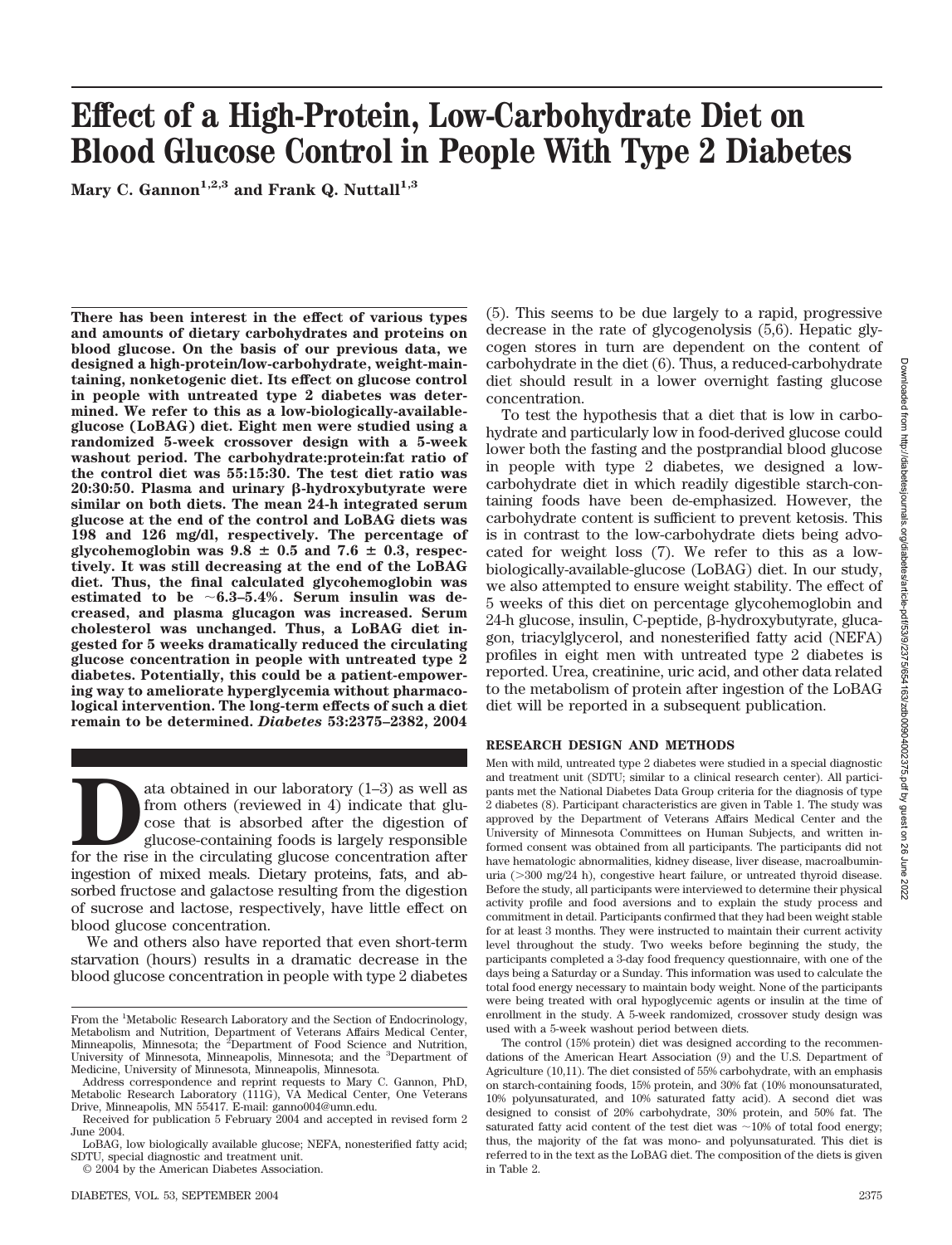| TABLE 1 |                         |
|---------|-------------------------|
|         | Patient characteristics |

| Patient        | Age<br>(years) | Height<br>$\left  \text{in (cm)} \right $ | Weight<br>$[\mathrm{lb}(kg)]$ | BMI<br>$\text{kg/m}^2$ | tGHD<br>$(\%)$ | Duration of<br>diabetes<br>(months) | Concomitant diseases                                  | <b>Medications</b>                           |
|----------------|----------------|-------------------------------------------|-------------------------------|------------------------|----------------|-------------------------------------|-------------------------------------------------------|----------------------------------------------|
| 1              | 69             | 74 (188)                                  | 221 (100)                     | 27                     | 8.7            | 60                                  | Hypertension, dyslipidemia,<br>coronary heart disease | Simvastatin, lisinopril,<br>rabeprazole, ASA |
| $\overline{2}$ | 72             | 69 (165)                                  | 239 (109)                     | 35                     | 10.0           | 12                                  | Chronic obstructive<br>pulmonary disease              | Terazosin                                    |
| 3              | 51             | 68 (173)                                  | 181 (82)                      | 27                     | 8.6            | 12                                  | None                                                  | ASA, naproxen                                |
| 4              | 66             | 72 (183)                                  | 196(89)                       | 27                     | 9.0            | 180                                 | Hypertension                                          | None                                         |
| 5              | 82             | 71(180)                                   | 204 (93)                      | 28                     | 11.2           | 48                                  | None                                                  | Lisinopril, ASA                              |
| 6              | 56             | 72 (183)                                  | 267 (121)                     | 35                     | 10.1           | 24                                  | Obesity, dyslipidemia                                 | None                                         |
| 7              | 51             | 66 (168)                                  | 195(89)                       | 31                     | 10.0           | 14                                  | None                                                  | ASA, naproxen                                |
| 8              | 59             | 67 (170)                                  | 233 (106)                     | 36                     | 9.4            | 19                                  | Hypertension, obesity                                 | Lisinopril                                   |
| Mean           | 63.3           | 70 (176)                                  | 217 (99)                      | 31                     | 9.6            | 46                                  |                                                       |                                              |
| Range          | $51 - 82$      | $66 - 74$                                 | 181-267                       | $27 - 36$              | $8.6 - 11.2$   | $12 - 180$                          |                                                       |                                              |
|                |                | $(168 - 188)$                             | $(82 - 121)$                  |                        |                |                                     |                                                       |                                              |

ASA, acetylsalicylic acid.

Participants were randomized to begin the study with either the LoBAG or the control diet by a flip of a coin. Six participants started on the LoBAG diet, and five participants started on the control diet. Unfortunately, three of the participants who started on the control diet did not complete the study for personal reasons (death of spouse, move across country, chose not to finish). Therefore, the data are presented on eight participants who completed both arms of the study. Participants were admitted to the SDTU on the evening before the study. The next day, standardized meals that contained 55% carbohydrate, 30% fat, and 15% protein were given for breakfast, lunch, and dinner at 0800, 1200, and 1800. Participants were asked to remain in the SDTU during the study period with minimal activity.

On the second day in the SDTU, standardized meals again were given. This diet was similar for both baseline studies and is referred to as "control/pre" and "LoBAG/pre" diet in the figures, depending on which study diet followed the inpatient stay. In addition to the meals at 0800, 1200 and 1800, snacks were given at 1600 and 2100. Blood was obtained fasting at 0730, 0745, and 0800, every 15 min for the first hour after meals, every 30 min for the next 2 h, and then hourly until the next meal. Blood was drawn at a total of 46 time points. After this 24-h data accumulation period, the participants were sent home with all of the necessary food for the next 2–3 days as appropriate for the diet to which they were randomized.

Participants returned to the SDTU every 2–3 days to pick up food and meet with the study dietitian. At that time, they provided a urine specimen for analysis of creatinine and urea to determine dietary compliance. They also were weighed and had blood pressure, total glycohemoglobin (tGHb), and blood glucose measured. If their body weight decreased or increased on two successive occasions, then the total food energy of the meals was increased or decreased as appropriate to attempt to maintain weight stability throughout the study. In addition, participants were interviewed regarding dietary compliance, questions or concerns about the study, etc. At the end of the 5-week period, the participants again were admitted to the SDTU and blood was drawn as described above. At this time, the control or LoBAG meals (breakfast, lunch, dinner, and snacks) were given, as appropriate.

The plasma glucose concentration and  $\beta$ -hydroxybutyrate concentration

## TABLE 2 Composition of diets

|                      | Control   | LoBAG     |
|----------------------|-----------|-----------|
| Energy (kcal)        | 2,825     | 2,825     |
| Protein $(g)$        | 106 (15%) | 210 (30%) |
| Carbohydrate $(g)$   | 388 (55%) | 142 (20%) |
| Monosaccharides (g)  | 64        | 31        |
| <b>Disaccharides</b> | 50        | 16        |
| Fat $(g)$            | 94 (30%)  | 158 (50%) |
| Monounsaturated (g)  | 29        | 62        |
| Polyunsaturated (g)  | 24        | 35        |
| Saturated (g)        | 33        | 30        |
| Cholesterol (mg)     | 375       | 441       |
| Dietary fiber $(g)$  | 24        | 36        |



**FIG.** 1. *A*: Mean body weight while on the control  $(\circ)$  or LoBAG  $(\bullet)$ diet. *B*: Plasma  $\beta$ -hydroxybutyrate concentration after 5 weeks on the **control (**E**) or LoBAG (**F**) diet.**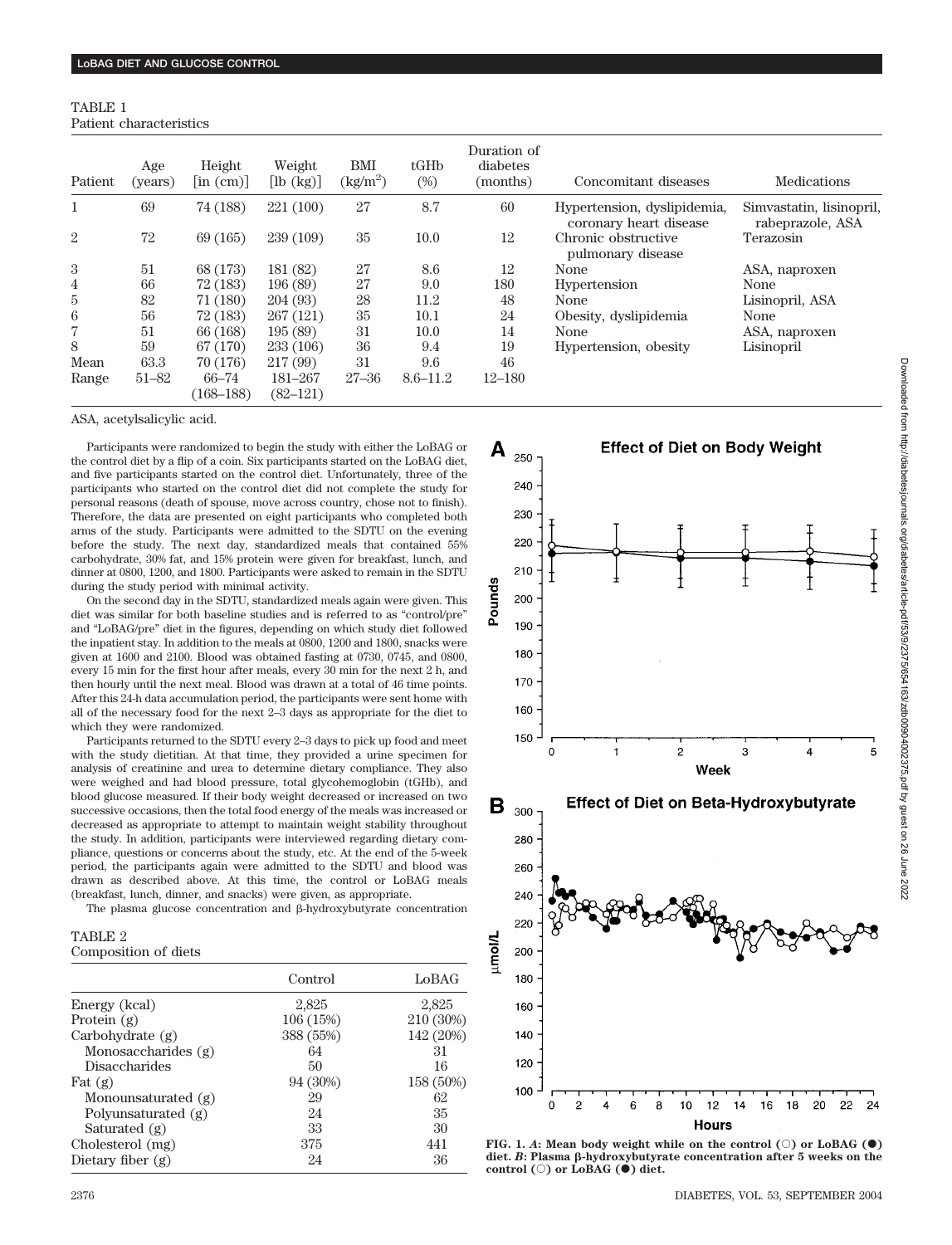

**FIG. 2. A: Mean plasma glucose concentration before (** $\triangle$ **) and after (** $\bigcirc$ **) 5 weeks on the control diet.** *Side graph***: Net and total 24-h integrated glucose area response. Area response was not significantly different.** *B***: Mean plasma glucose concentration before (**Œ**) and after (**F**) 5 weeks on the LoBAG diet.** *Side graph***: Net and total 24-h integrated glucose area response. \*Both the net and the total area responses were significantly** lower after the LoBAG diet ( $P \leq 0.05$ ).

were determined by enzymic methods using an Analox analyzer with an  $O<sub>2</sub>$ electrode (Analox Instruments, London, U.K.). %tGHb was measured by boronate-affinity high-performance liquid chromatography (BioRad Variant; BioRad Labs, Hercules, CA). Serum immunoreactive insulin was measured using a standard double-antibody radioimmunoassay method using kits produced by Incstar (Stillwater, MN). Glucagon and C-peptide were measured by radioimmunoassay using kits from Linco Research (St. Louis, MO) and Diasorin (Stillwater, MN), respectively. NEFAs were measured enzymically using a kit manufactured by Wako Chemicals (Richmond, VA). Weight was determined in street clothes without shoes on a digital scale (Scalitronix, White Plains, NY). Blood pressure was measured using a Dinemap instrument (Critikon/Mediq, Pennsauken, NJ).

The net 24-h incremental area responses were calculated using the overnight fasting value as baseline. Total 24-h area responses were calculated using zero as the baseline. Both area calculations were done using a computer program based on the trapezoid rule. Statistics were determined using Student's *t* test for paired variates, with the Statview 512+ program (Brain Power, Calabasas, CA) for the Macintosh computer (Apple Computer, Cupertino, CA).  $P < 0.05$ is the criterion for significance. Data are presented as the mean  $\pm$  SE.

## **RESULTS**

The average body weight was  $219 \pm 10$  lb ( $99 \pm 4.5$  kg) and  $216 \pm 10$  lb (98  $\pm$  4.5 kg) at the beginning of the control and LoBAG diets, respectively (Fig. 1*A*). At the end of the 5 weeks on the control diet, the average body weight was  $215 \pm 10$  lb (98  $\pm$  4.5 kg). After 5 weeks on the LoBAG diet, the average weight was  $212 \pm 9$  lb (96  $\pm$  4.1 kg). Thus, the average body weight decreased by 4 lb (1.8 kg) during the 5-week study period, regardless of diet.

Urine ketones were monitored twice weekly while participants were on the LoBAG diet. They were always zero to trace using nitroprusside impregnated Ketostix (Bayer, Elkhart, IN). Twenty-four–hour urine ketones were identical at the beginning and the end of the LoBAG diet (196  $\pm$ 8 and 196  $\pm$  9  $\mu$ mol/l, respectively). Before and after the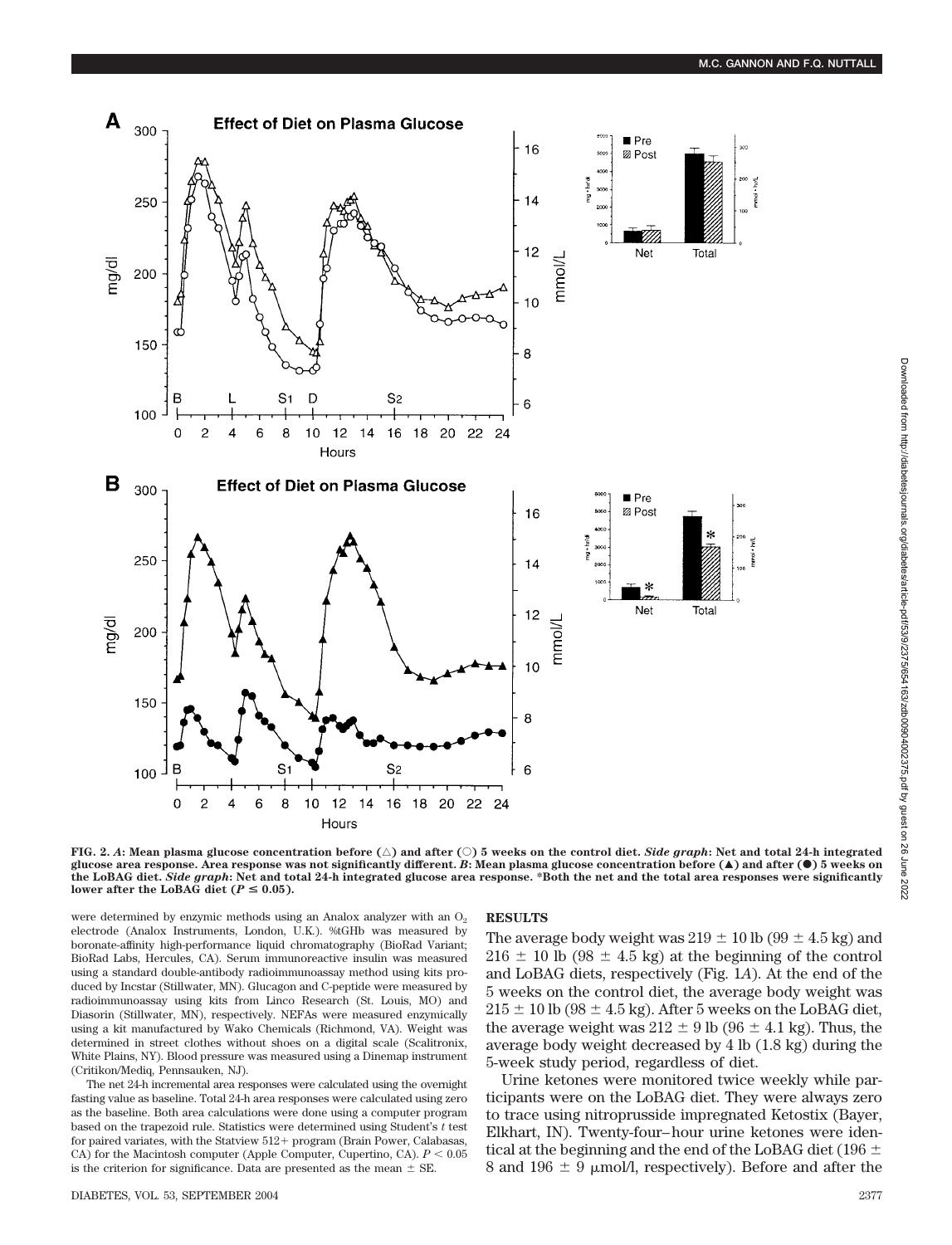

**FIG.** 3. A: Mean serum insulin concentration before  $(\triangle)$  and after  $(\heartsuit)$  5 weeks on the control diet. Side graph: Net and total 24-h integrated **insulin area response. Area response was not significantly different.** *B***: Mean serum insulin concentration before (**Œ**) and after (**F**) 5 weeks on the LoBAG diet.** *Side graph***: Net and total 24-h integrated insulin area response. \*Both the net and the total area responses were significantly** lower after the LoBAG diet ( $P \le 0.05$ ).

control diet, they were  $187 \pm 7$  and  $203 \pm 10$  µmol/l, respectively.

The mean fasting  $\beta$ -hydroxybutyrate concentration was  $225 \pm 15$  µmol/l after 5 weeks on the control diet (Fig. 1*B*). After 5 weeks on the LoBAG diet, the mean fasting concentration was  $236 \pm 27$  µmol/l. The 24-h profiles were similar when the participants ingested either diet.

The mean fasting glucose concentration before starting the control diet was  $180 \pm 10$  mg/dl ( $10 \pm 0.6$  mmol/l; Fig. 2*A*). After 5 weeks on the control diet, the fasting glucose concentration was decreased to  $159 \pm 11$  mg/dl (8.8  $\pm$  0.6 mmol/l), but this was not significant ( $P = 0.66$ ). Before starting the LoBAG diet, the mean fasting glucose concentration was  $167 \pm 13$  mg/dl  $(9.3 \pm 0.7$  mmol/l), similar to that before starting the control diet  $(P = 0.24)$ . After 5 weeks on the LoBAG diet, the fasting glucose concentration was significantly decreased to  $119 \pm 7$  mg/dl (66  $\pm$  0.4 mmol/l;  $P < 0.003$ ; Fig. 2*B*).

The mean 24-h integrated net glucose area responses were similar precontrol, pre-LoBAG, and postcontrol  $(681 \pm 174, 731 \pm 159, \text{ and } 730 \pm 236 \text{ mg} \cdot \text{h} \cdot \text{dl}^{-1} [38 \pm 174, 731 \pm 159, \text{ and } 730 \pm 236 \text{ mg} \cdot \text{h} \cdot \text{dl}^{-1}]$ 9.7, 41  $\pm$  8.8, and 41  $\pm$  13.1 mmol  $\cdot$  h  $\cdot$  l<sup>-1</sup>], respectively; Fig. 2 *side graphs*, *left bars*). After 5 weeks on the LoBAG diet, the net mean 24-h integrated glucose area response was decreased by 77% (165  $\pm$  59 mg  $\cdot$  h  $\cdot$  dl<sup>-1</sup>) (9.2  $\pm$  3.3  $\text{mmol} \cdot \text{h} \cdot \text{l}^{-1}$ ;  $P < 0.02$ ).

Total 24-h integrated glucose area responses also were similar precontrol, pre-LoBAG, and postcontrol  $(4,998 \pm$ 337, 4,746  $\pm$  301, and 4,554  $\pm$  347 mg  $\cdot$  h  $\cdot$  dl<sup>-1</sup> [278  $\pm$  18.7,  $264 \pm 16.7$ , and  $253 \pm 19.3$  mmol  $\cdot$  h  $\cdot$  l<sup>-1</sup>], respectively; Fig. 2 *side graphs*, *right bars*). The total area response after 5 weeks on the LoBAG diet was decreased significantly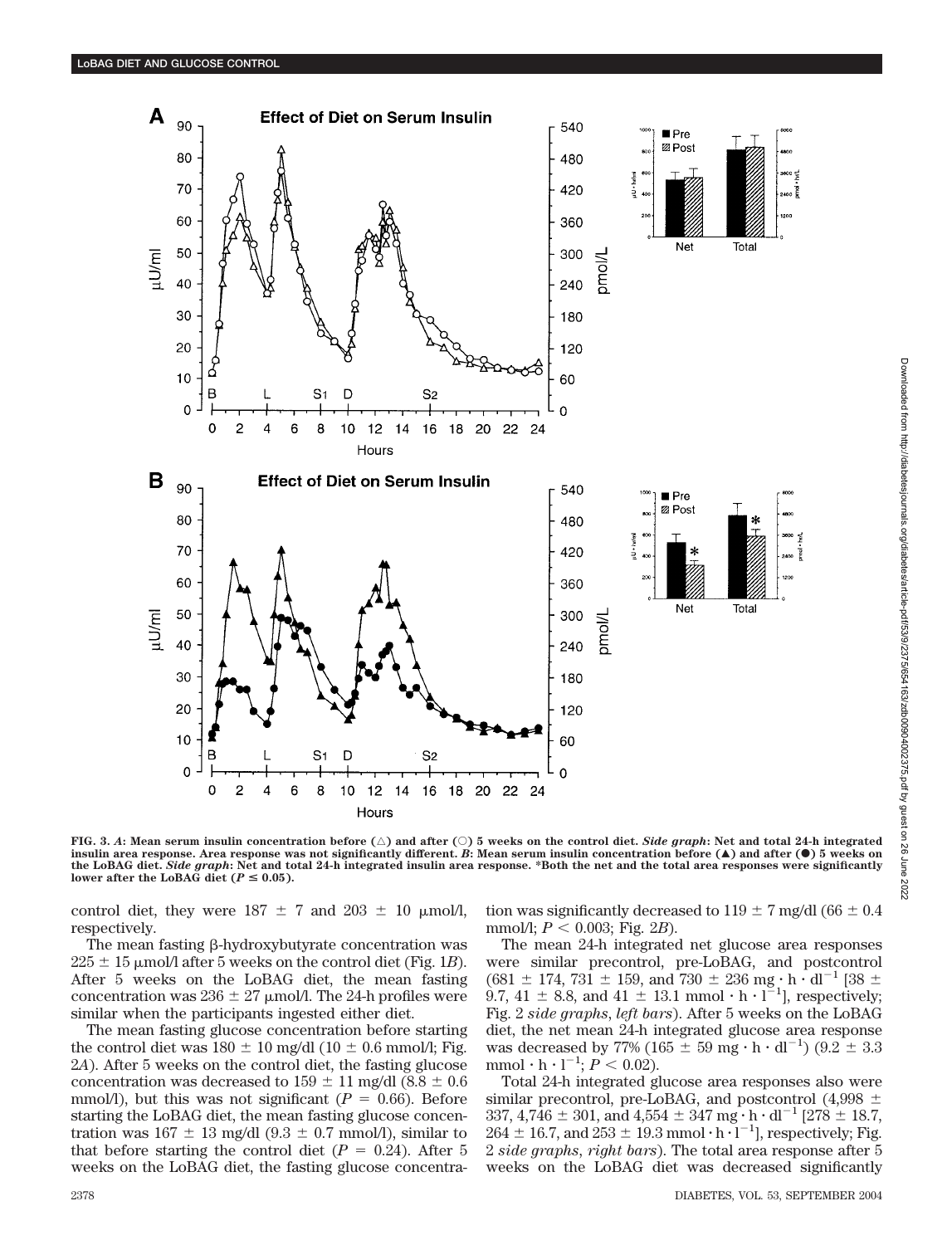

FIG. 4. Mean %tGHb response during the 5 weeks of the control ( $\odot$ ) or LoBAG diet ( $\bullet$ ). \*The tGHb on the test diet was significantly lower at weeks 3, 4, and 5 vs. the control diet  $(P \le 0.05)$ .

 $(3,023 \pm 160 \text{ mg} \cdot \text{h} \cdot \text{dl}^{-1} [168 \pm 8.9 \text{ mmol} \cdot \text{h} \cdot \text{l}^{-1}]; P <$ 0.0004 vs. the 5-week postcontrol and  $P < 0.0001$  vs. pre-LoBAG). On the basis of these integrated areas, the mean glucose concentration over the 24-h periods of study was reduced from 198 to 126 mg/dl (11–7 mmol/l) after 5 weeks on the LoBAG diet, a 36% decrease  $(P < 0.0001)$ .

The mean fasting insulin concentrations before and after 5 weeks on both the control and the LoBAG diets were identical (12  $\pm$  2  $\mu$ U/ml [72  $\pm$  12 pmol/l]; Fig. 3). The mean 24-h integrated insulin area response above the fasting value was similar after the pre- and postcontrol diet and pre-LoBAG diet (534  $\pm$  73  $\mu$ U  $\cdot$  h<sup>-1</sup>  $\cdot$  ml<sup>-1</sup> [554  $\pm$  84  $\mu$ U  $\cdot$  h<sup>-1</sup>  $\cdot$  ml<sup>-1</sup>]; and 530  $\pm$  81  $\mu$ U  $\cdot$  h<sup>-1</sup> $\cdot$  ml<sup>-1</sup> [3,024  $\pm$  438,  $3,324 \pm 504$ , and  $3,180 \pm 486$  pmol  $\cdot$  h  $\cdot$  l<sup>-1</sup>], respectively; Fig. 3 *side graphs*, *left bars*). It was decreased at 5 weeks on the LoBAG diet (318  $\pm$  39  $\mu$ U  $\cdot$  h<sup>-1</sup>  $\cdot$  ml<sup>-1</sup> [1908  $\pm$  702 pmol  $\cdot$  h  $\cdot$  l<sup>-1</sup>). This was a decrease of 40% from the pre-LoBAG value  $(P < 0.01)$ . The mean 24-h total integrated insulin area response decreased by 25%.

The mean fasting C-peptide concentration before and after the control diet was  $0.86 \pm 0.08$  and  $0.91 \pm 0.08$ pg/ml. It was  $0.81 \pm 0.09$  and  $0.92 \pm 0.08$  before and after the LoBAG diet (data not shown). The 24-h time course response was similar to the insulin response. The net C-peptide area response was decreased by 34% after 5 weeks on the LoBAG diet. This was statistically significant  $(P < 0.05)$ .

The mean %tGHb was essentially unchanged during the 5 weeks on the control diet (Fig. 4). A decrease in tGHb was present 1 week after the institution of the LoBAG diet and became significant by 3 weeks on the diet. At the end of the 5-week period, the %tGHb had decreased 22%, from  $9.8 \pm 0.5$  to  $7.6 \pm 0.3\%$  ( $P < 0.0007$ ).

The mean fasting glucagon concentrations were similar before and after both the control and the LoBAG diets  $(95 \pm 11, 91 \pm 8, 91 \pm 7, \text{ and } 94 \pm 7 \text{ pg/ml}, \text{ respectively};$ Fig. 5). After 5 weeks on the LoBAG diet, the glucagon response was similar to the control for the first hour after breakfast. Subsequently, the glucagon concentration was higher at every time point until 0700 the next morning, except for one time point after dinner. Both the net and the total glucagon area responses were significantly increased after the LoBAG diet  $(P < 0.05)$ .

The mean fasting NEFA concentrations were  $765 \pm 67$ ,  $654 \pm 59$ ,  $718 \pm 70$ , and  $593 \pm 50$   $\mu$ Eq/l, before and after the control and LoBAG diets, respectively (data not shown). These differences were not statistically significant  $(P > 0.05)$ . The 24-h excursions were similar on the control and LoBAG prediet days. When the LoBAG diet was ingested, the fasting NEFA was lower and the increase after the lunch meal was attenuated, as was the decrease before dinner. The rise after dinner was more rapid and reached a higher concentration.

The mean 24-h integrated net NEFA area responses were  $-5,323 \pm 1,187, -2,468 \pm 693, -4,525 \pm 1,660$ , and  $80 \pm 1,809 \mu$ Eq  $\cdot$  h  $\cdot$  l<sup>-1</sup> before and after the control and LoBAG diets, respectively. The small positive area response after the LoBAG diet was statistically significantly different compared with the response before the LoBAG diet  $(P < 0.05)$ . Total areas were not statistically different from one another.

The mean fasting triacylglycerol concentrations were  $264 \pm 36$ ,  $226 \pm 32$ ,  $246 \pm 27$ , and  $149 \pm 23$  mg/dl before and after the control and LoBAG diets, respectively (Fig. 6). The fasting triacylglycerol concentration was significantly lower after 5 weeks on the LoBAG diet  $(P < 0.05)$ . After ingestion of either diet, the triacylglycerol concentration increased until  $\sim$ 1200–1400, decreased at 2000– 2200, increased slightly at  $\sim$  2400, and subsequently returned to the fasting value by 0800 the next morning.

The mean 24-h integrated net triacylglycerol area response was not significantly different between diets. However, the mean 24-h integrated total area response was significantly lower after 5 weeks on the LoBAG diet  $(P \leq$ 0.05).

The total cholesterol concentrations were  $195 \pm 7$ ,  $184 \pm 17$ ,  $188 \pm 10$ , and  $177 \pm 8$  mg/dl before and after the control and the LoBAG diets, respectively. The LDL cholesterol concentrations were  $105 \pm 9$ ,  $102 \pm 2$ ,  $105 \pm 7$ , and  $110 \pm 6$  mg/dl before and after the control and the LoBAG diets, respectively. The HDL cholesterol concentrations were  $38 \pm 1$ ,  $37 \pm 2$ ,  $37 \pm 2$ , and  $36 \pm 2$  before and after the control and the LoBAG diets, respectively. These total, LDL, and HDL concentrations were not significantly different between diets or before and after each diet.

## **DISCUSSION**

We previously reported that a diet in which the protein content was increased from 15 to 30% of total food energy, with a corresponding decrease in carbohydrate content, resulted in a moderate but highly statistically significant mean decrease in glycohemoglobin (8.1–7.3%) after 5 weeks on the diet. This was the consequence of smaller postmeal glucose increases. The fasting glucose concentration was unchanged (12).

In the present study, the diet contained the same 30% of food energy as protein. However, the carbohydrate content was further reduced from 40 to 20% of total food energy. The control diet in both studies is a diet that is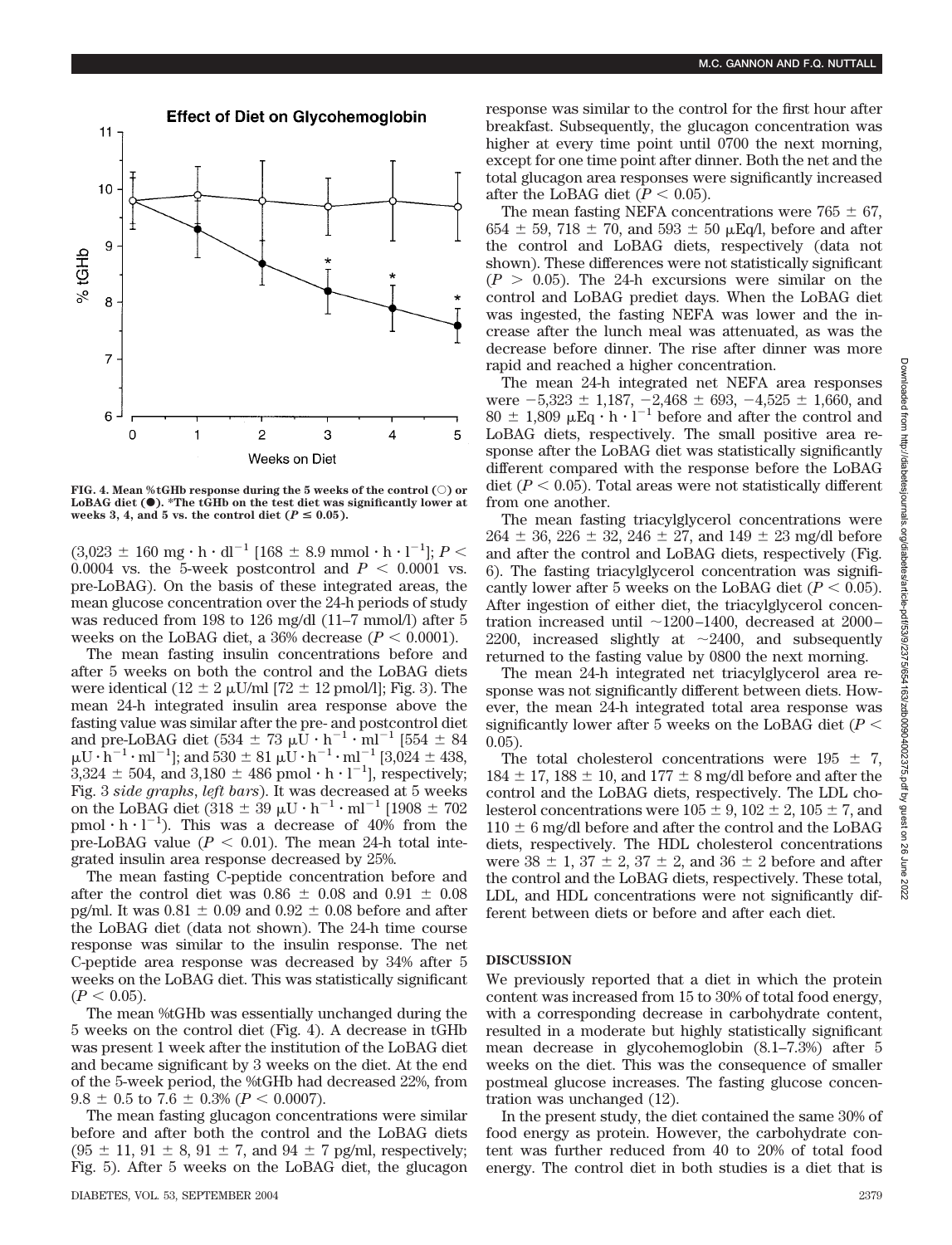

**FIG. 5.** A: Mean plasma glucagon concentration before  $(\triangle)$  and after  $(\heartsuit)$  5 weeks on the control diet. Side graph: Net and total 24-h integrated **glucagon area response. Area response was not significantly different.** *B***: Mean plasma glucagon concentration before (**Œ**) and after (**F**) 5 weeks on the LoBAG diet.** *Side graph***: Net and total 24-h integrated glucagon area response. \*The net and total area responses were significantly higher after the LoBAG diet (** $P \leq 0.05$ **).** 

recommended for the general population as a means of reducing one's risk for coronary heart disease (9).

In the present study, the lower carbohydrate diet not only reduced the postmeal glucose concentration but also considerably reduced the overnight fasting glucose concentration. It is interesting that the 29% decrease observed in the present study is similar to the 34% decrease that we observed previously after a 36-h fast in people with type 2 diabetes (5). The overall result was a striking decrease in the 24-h integrated glucose concentration (Fig. 2). In addition, the percentage of glycohemoglobin concentration at the end of the 5-week study period was decreased from a mean of 9.8 to 7.6 (Fig. 4).

The study was designed to be 5 weeks in duration because 33 days had been reported to be the half-time for glycohemoglobin to reach a new steady state (13). If this is the case, then the anticipated final percentage of glycohemoglobin would be  $\sim$  5.4 (i.e., 2.2  $\times$  2 = 4.4; 9.8 - 4.4 = 5.4%).

We previously determined that with the glycohemoglobin method that we use, each 1% glycohemoglobin represents  $\sim$  20 mg/dl glucose integrated over a 24-h period (14). Using this information and the 24-h integrated glucose concentration observed at the end of the 5 weeks on the LoBAG diet, the estimated final percentage of glycohemoglobin would be 6.3%. Thus, the dietary modification that we refer to as the LoBAG diet has the potential for normalizing or nearly normalizing the blood glucose in people with mild to moderately severe type 2 diabetes. Nevertheless, these results should be considered to be merely a proof of concept. Only men were studied, and the diet was highly controlled and was of a relatively short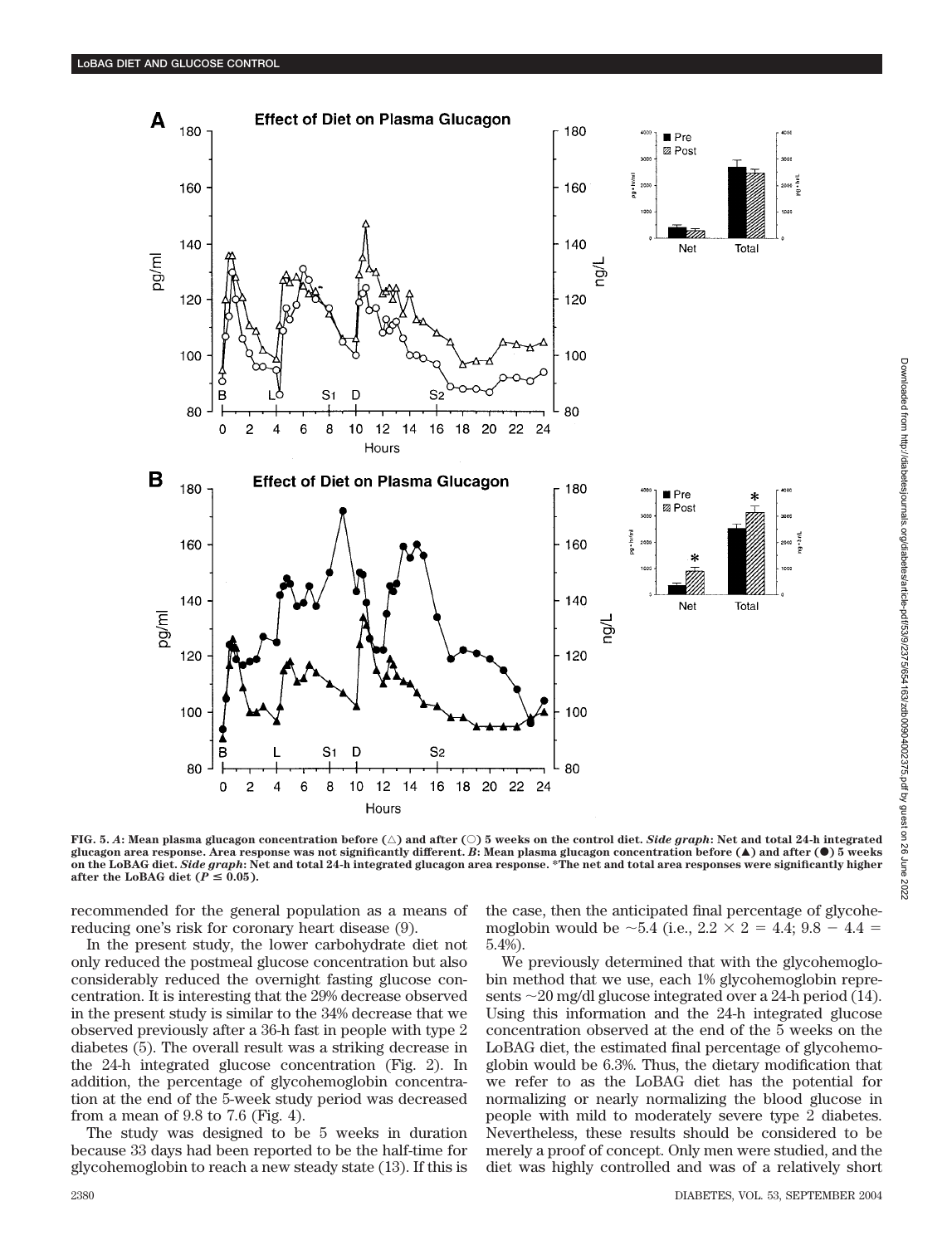

**FIG. 6.** *A***: Mean serum triacylglycerol concentration before (**'**) and after (**E**) 5 weeks on the control diet.** *Side graph***: Net and total 24-h integrated triacylglycerol area response. Area response was not significantly different.** *B***: Mean serum triacylglycerol concentration before (**Œ**) and after (**F**) 5 weeks on the LoBAG diet.** *Side graph***: Net and total 24-h integrated triacylglycerol area response. \*The total area response was** significantly lower after the LoBAG diet ( $P \leq 0.05$ ).

duration. Thus, the generalization of these results will depend on additional longer-term studies in which both men and women and different age and ethnic groups are included and a greater variety of foods are used. In addition, even though we attempted to keep the participants' body weight stable, the participants lost a mean of  $\sim$ 4 lb while ingesting both diets.

The present data also suggest that a diet modification in which the protein and the fat content is increased will facilitate an improvement in glycohemoglobin by the various pharmacological agents used to treat diabetes. However, this also remains to be determined.

The decrease in postmeal glucose concentrations observed can easily be explained by the smaller amount of carbohydrate in the diet and thus the smaller amount of glucose absorbed after ingestion of the meals. The reason

for the greatly decreased fasting glucose concentration is uncertain but is likely to be the consequence of a reduced store of glycogen and thus a decrease in glycogenolysis rate (5,6,15). A priori, there is no reason to suspect that the LoBAG diet would result in a decreased rate of gluconeogenesis. Indeed, current evidence indicates that gluconeogenesis remains constant irrespective of the amount of carbohydrate in the diet (16) or of the gluconeogenic substrate supplied (15,17,18).

The LoBAG diet resulted in a decrease in 24-h integrated insulin concentration. In our previous study in which the protein content of the diet was increased from 15 to 30% of total food energy, the 24-h integrated insulin concentration was slightly increased when compared with the same control diet used in the present study (12). This was expected because dietary protein strongly stimulates insu